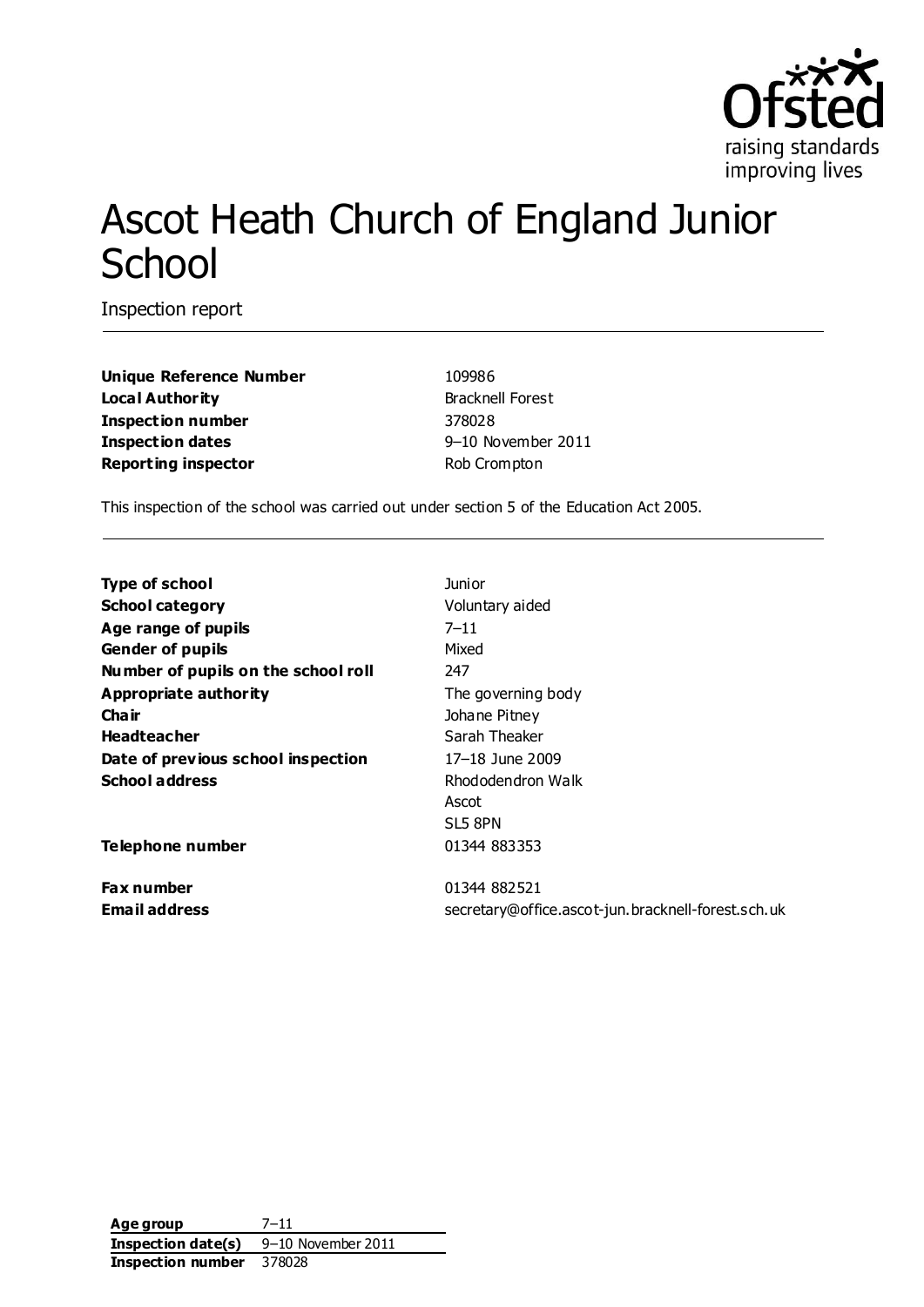The Office for Standards in Education, Children's Services and Skills (Ofsted) regulates and inspects to achieve excellence in the care of children and young people, and in education and skills for learners of all ages. It regulates and inspects childcare and children's social care, and inspects the Children and Family Court Advisory Support Service (Cafcass), schools, colleges, initial teacher training, work-based learning and skills training, adult and community learning, and education and training in prisons and other secure establishments. It assesses council children's services, and inspects services for looked after children, safeguarding and child protection.

Further copies of this report are obtainable from the school. Under the Education Act 2005, the school must provide a copy of this report free of charge to certain categories of people. A charge not exceeding the full cost of reproduction may be made for any other copies supplied.

If you would like a copy of this document in a different format, such as large print or Braille, please telephone 0300 123 4234, or email enquiries@ofsted.gov.uk.

You may copy all or parts of this document for non-commercial educational purposes, as long as you give details of the source and date of publication and do not alter the information in any way.

To receive regular email alerts about new publications, including survey reports and school inspection reports, please visit our website and go to 'Subscribe'.

Piccadilly Gate Store St **Manchester** M1 2WD

T: 0300 123 4234 Textphone: 0161 618 8524 E: enquiries@ofsted.gov.uk W: www.ofsted.gov.uk



© Crown copyright 2011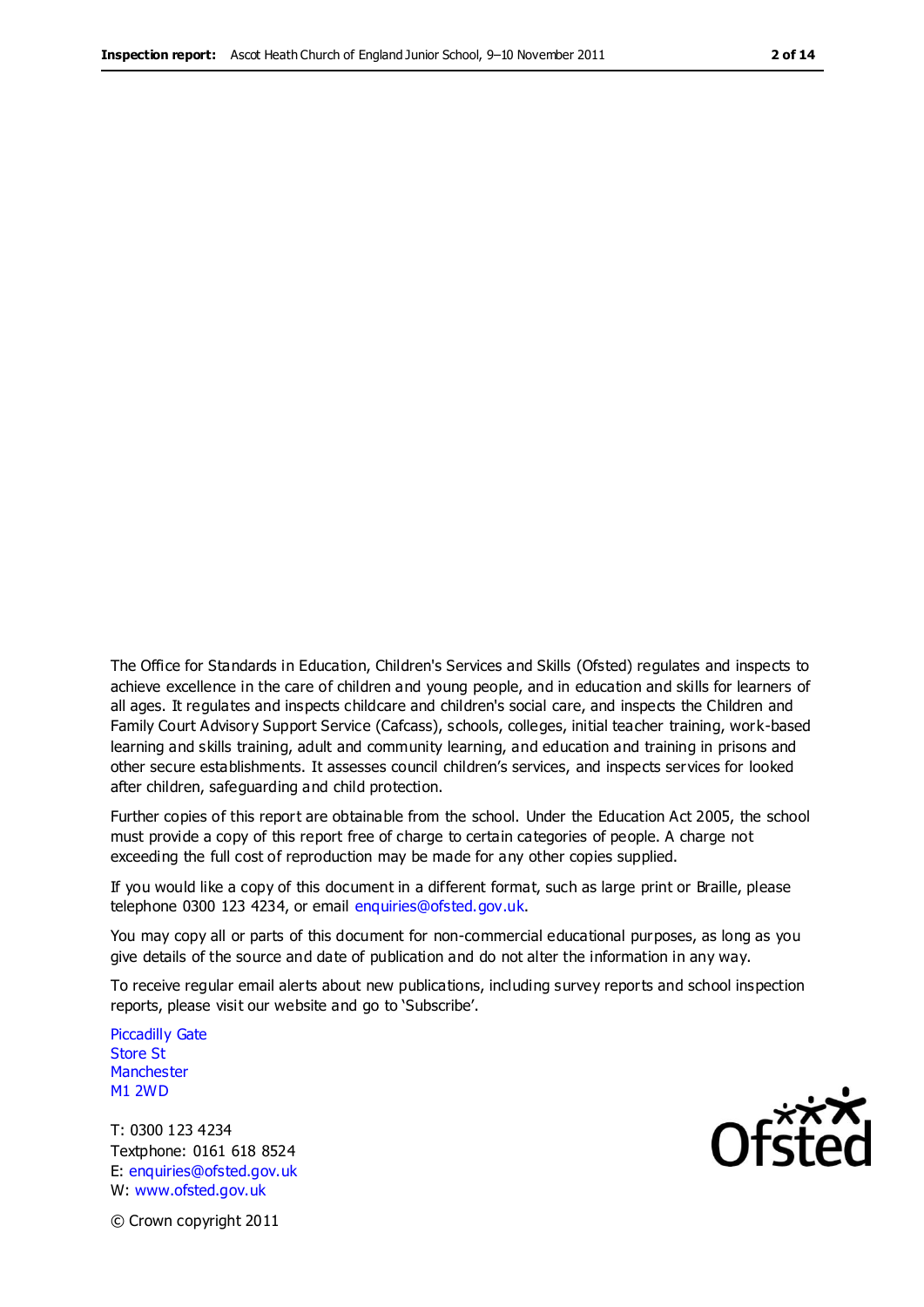# **Introduction**

This inspection was carried out by three additional inspectors. The inspectors visited 16 lessons and observed 10 teachers. Inspectors held meetings with members of the governing body and staff, and talked with pupils. They observed the school's work, and looked at the school's self-evaluation, improvement plans, policies, and assessment and tracking systems, safeguarding procedures and pupils' work. Inspectors examined questionnaires from 103 parents and carers, as well as those from staff and pupils.

The inspection team reviewed many aspects of the school's work. It looked in detail at a number of key areas.

- The school's effectiveness in addressing inconsistencies in pupils' progress and attainment in writing.
- The extent to which the school's plans to enrich the curriculum are having a positive impact on pupils' learning and progress.
- $\blacksquare$  The accuracy of the school's judgement that it provides outstanding care, guidance and support.

## **Information about the school**

The school is average in size and situated in North Ascot. Most pupils are of White British heritage. A few pupils are from minority ethnic heritages, but none is at the early stages of learning English. The proportion of pupils who have learning difficulties and/or disabilities is broadly average. Most of these pupils have learning difficulties or behavioural, emotional and social problems. A small number of pupils are hearing or visually impaired. The school has Healthy Schools status and the Activemark.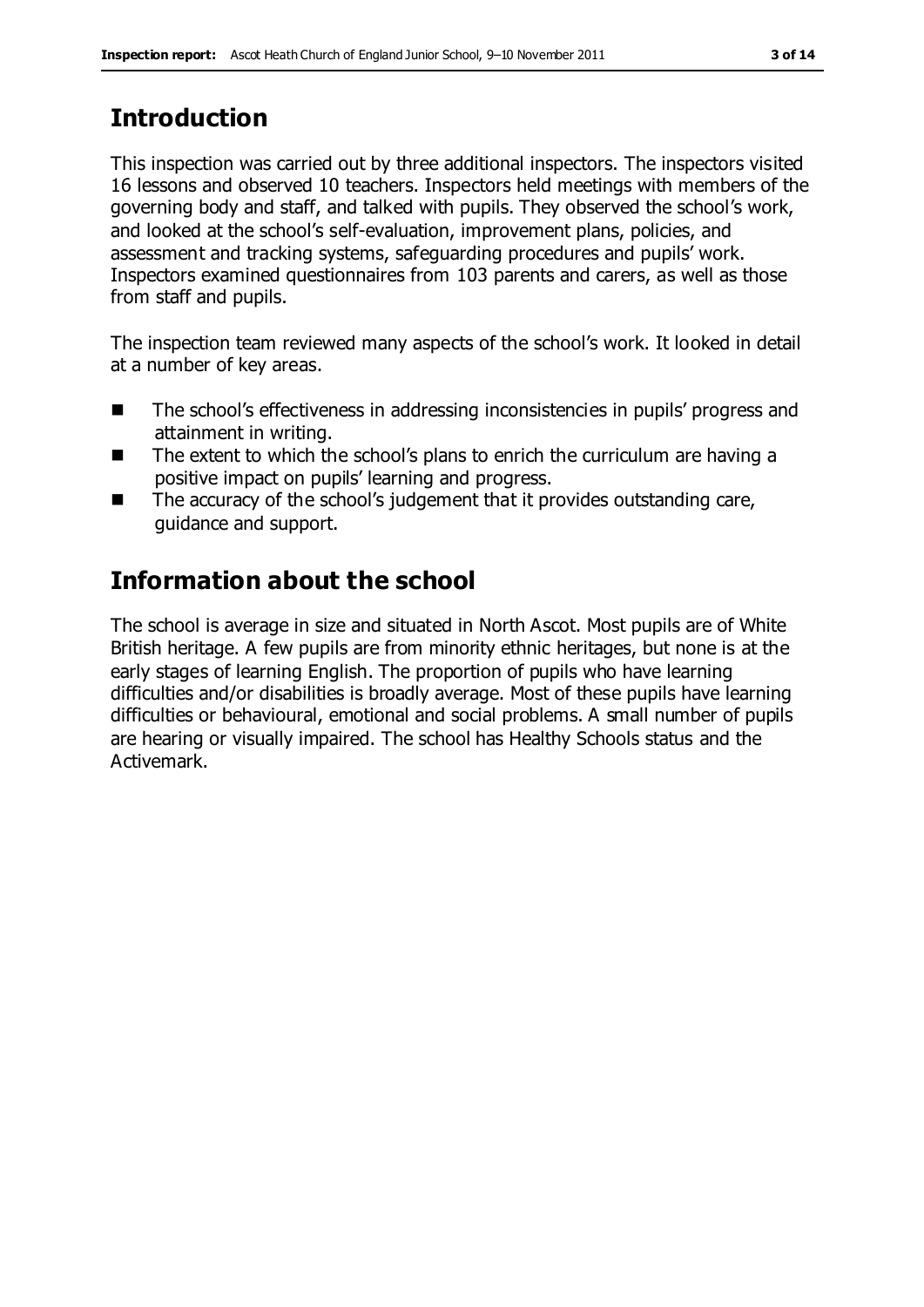## **Inspection judgements**

| Overall effectiveness: how good is the school?  |  |  |
|-------------------------------------------------|--|--|
|                                                 |  |  |
| The school's capacity for sustained improvement |  |  |

## **Main findings**

This is a good school where pupils achieve well and reach above-average standards. Their behaviour is exemplary and they have extremely positive attitudes toward their learning. Parents and carers hold the school in high regard. Typical of their many positive comments were, 'The wealth of opportunities offered to my children is fantastic. They both love school and are enthusiastic about their learning', and, 'The school provides a very caring, happy and safe environment for children.'

Pupils benefit from outstanding care, guidance and support, including first-class safeguarding procedures. They make an excellent contribution to the school and wider community and are extremely well prepared for their subsequent education, not least because of their first-rate spiritual, moral, social and cultural development.

Although pupils' attainment in writing is above average, the school has, rightly, focused on ensuring all pupils build on their starting points. Good headway has been made in this regard, although some inconsistencies remain. Although the teaching of literacy is generally good, lessons do not always provide sufficient time for pupils to develop their writing skills, with too much time being spent on introductions and going over old ground. Pupils increasingly review their own work against specific criteria but sometimes a focus on including various devices, such as metaphor and personification, is at the expense of having the opportunity to spend time on their writing and to engage the reader.

Excellent relationships underpin the good quality of teaching and learning. Most lessons move at a brisk pace and include tasks which motivate pupils and promote their learning skills. Teaching assistants work very effectively in supporting individuals and small groups both in lessons and in withdrawal sessions. However, their expertise is sometimes underused during whole-class introductions, particularly when teachers talk for too long. This means there are missed opportunities for pupils to be introduced to new work at their own level.

Outstanding partnerships, together with the school's success in engaging parents in their children's learning, contribute much to pupils' academic achievement and personal development. Overall outcomes for pupils are outstanding and this reflects the success of school leaders and governors in building on strengths and addressing relative weaknesses. Effective procedures for self-review and a strategic approach to development planning, together with the school's track record, indicate a good capacity for sustained improvement.

## **What does the school need to do to improve further?**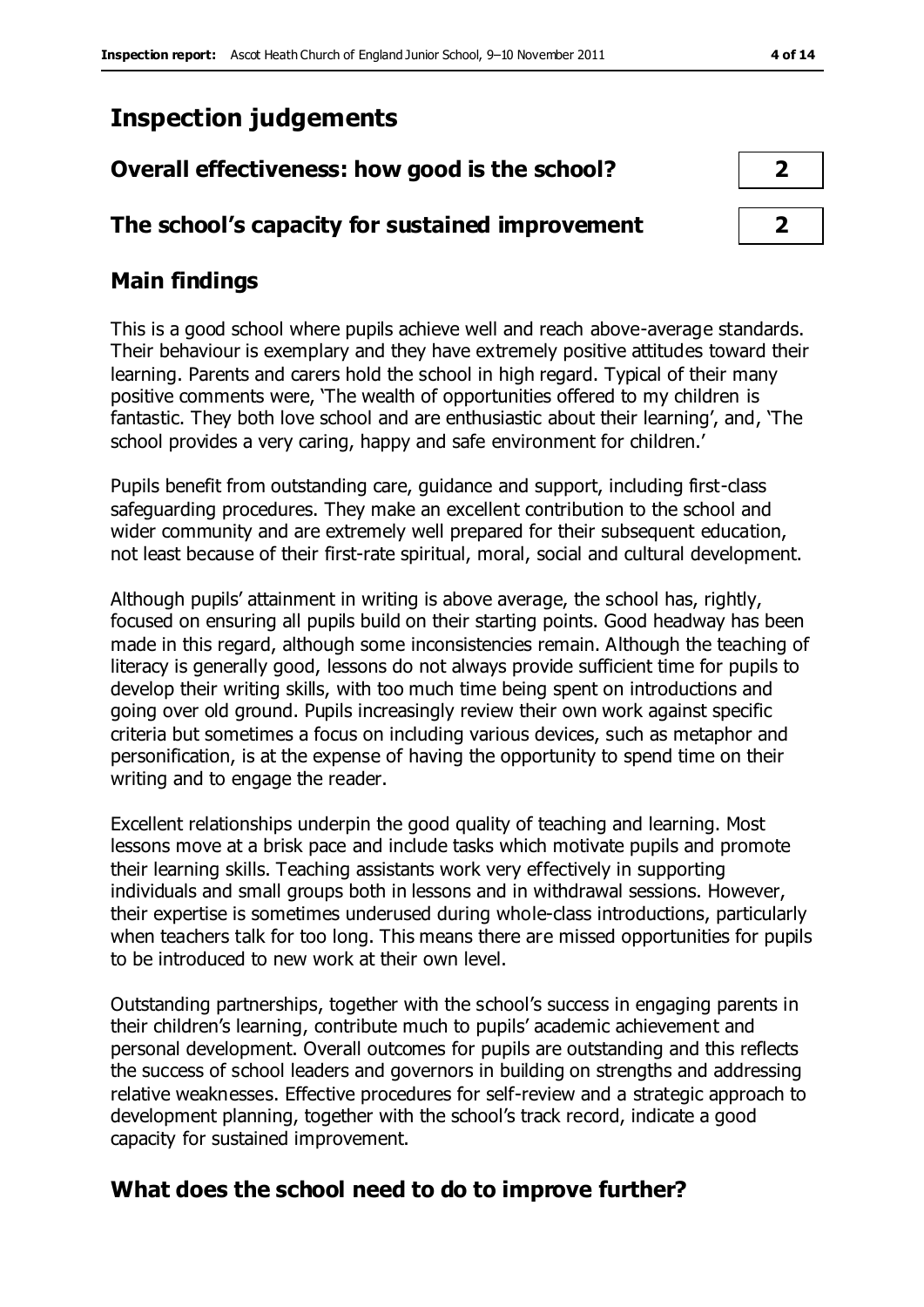- Accelerate pupils' progress in writing by:
	- ensuring all teachers strike an effective balance between lesson introductions and pupils' independent work
	- avoiding pupils covering old ground before tackling new work
	- refining teachers' and pupils' understanding of what constitutes high quality writing.
- Ensure teaching assistants are deployed to best effect during lessons, particularly during introductions.

#### **Outcomes for individuals and groups of pupils 1**

Pupils enjoy school and achieve well. During lessons, they are attentive, cooperative, interested and keen to do well. Attainment in English and mathematics is consistently above average. Pupils who find learning difficult make good progress, with most reaching the expected levels by the end of Year 6. Sensitive support for pupils with behavioural, emotional and social problems enables them, for the most part, to participate fully in lessons.

In recent years, pupils' progress in writing during Years 3 and 4 has been steady, followed by more rapid gains in Years 5 and 6. Pupils are now making good progress through the school, although some anomalies remain. More consistent progress is, in part, due to pupils gaining a good idea of the criteria used to evaluate writing. As a result, they are keen to show that they are meeting these in their written work. However, this sometimes results in rather mechanistic pieces. Pupils produce the most effective writing when they focus on engaging the reader and drawing an emotional response. For example, many wrote moving poems about Armistice Day, including:

> 'We remember… The women who gave up everything To keep our country strong No one knew when this would end The fear went on and on.'

Writing in her 'Demonology' booklet, one pupil wrote: 'No one knows how demons were made, who made them, what they are made of and why they are there. But I do, although I'm not going to share with you because it's so scary it will destroy your thoughts…'

Pupils' writing is not so effective when they try to include a simile and metaphor, or alliterative phrase in every sentence.

Pupils enjoy mathematics and science. They gain a very secure knowledge and understanding and hone their skills though much practical work. For example, Year 6 pupils rose to the challenge of constructing nets for three-dimensional shapes. Unsure of what a tetrahedron or dodecahedron was, they skilfully searched the internet to find out and made good attempts at constructing these complicated shapes.

Pupils say they feel safe in school. Healthy Schools status and the Activemark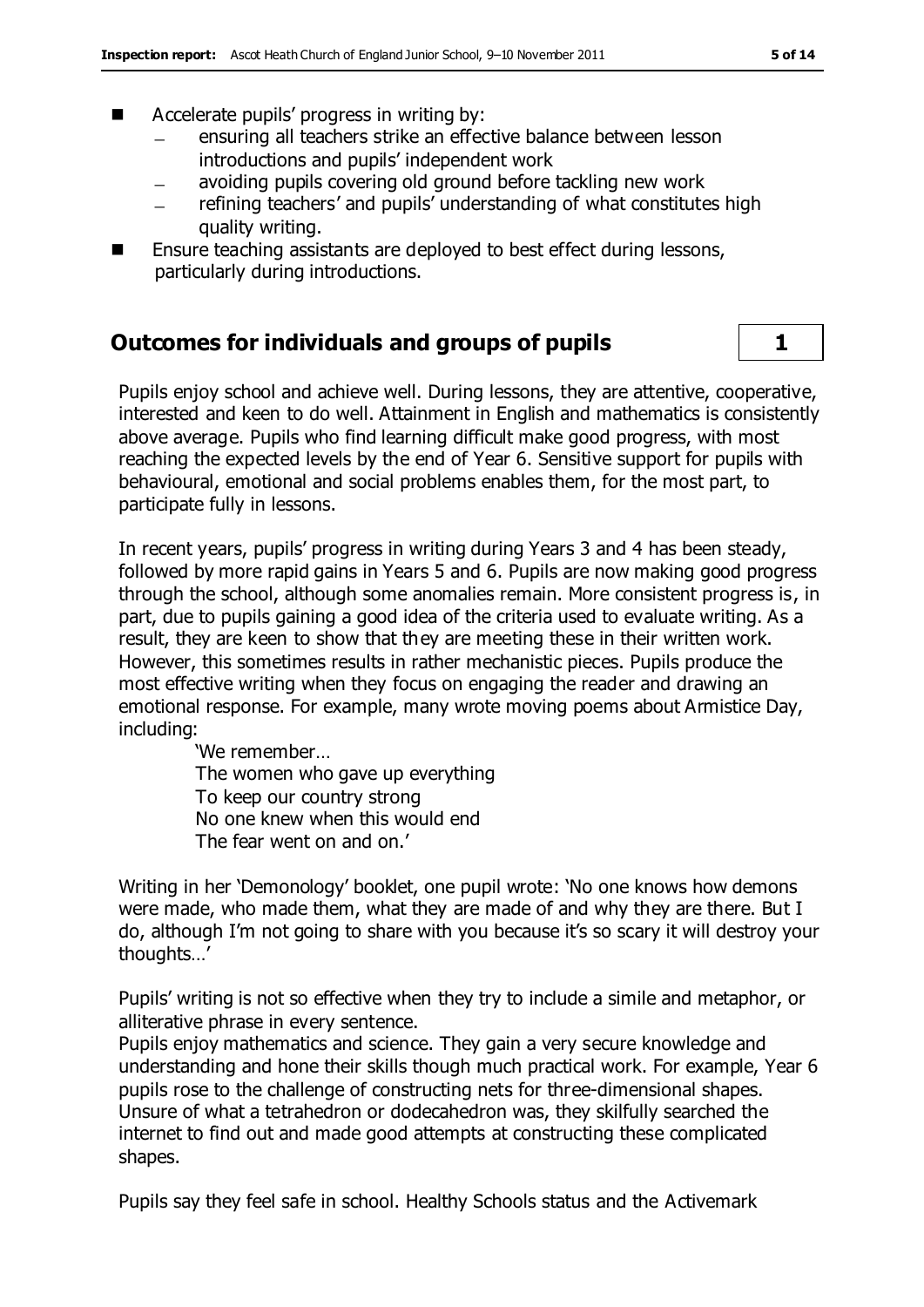indicate that pupils have a secure understanding of what constitutes healthy living. Pupils participate enthusiastically in physical education lessons and other activities, including team sports, swimming and cross-country running. Pupils have a strong sense of right and wrong and are keen to support those less fortunate than themselves. They willingly take on roles which help the school run smoothly, such as peer mediators and school councillors. The sensitivity with which pupils support newcomers or help those who are visually impaired also indicates a strong sense of responsibility. Pupils' spiritual and cultural development is enhanced through art, music, drama and visits. They demonstrate an expressive and creative impulse in their sensitive singing and thoughtful art work. This was also evident as they thoroughly enjoyed an introductory session on salsa dancing. Pupils' positive attitudes and enthusiasm for school, together with their well-developed skills in language, mathematics and scientific enquiry, and their confidence in using modern technology, provide an excellent basis for their future education and beyond.

| Pupils' achievement and the extent to which they enjoy their learning                                                     |                |
|---------------------------------------------------------------------------------------------------------------------------|----------------|
| Taking into account:                                                                                                      |                |
| Pupils' attainment <sup>1</sup>                                                                                           | $\mathfrak{p}$ |
| The quality of pupils' learning and their progress                                                                        | $\mathfrak{p}$ |
| The quality of learning for pupils with special educational needs and/or disabilities<br>and their progress               | $\overline{2}$ |
| The extent to which pupils feel safe                                                                                      |                |
| Pupils' behaviour                                                                                                         |                |
| The extent to which pupils adopt healthy lifestyles                                                                       |                |
| The extent to which pupils contribute to the school and wider community                                                   |                |
| The extent to which pupils develop workplace and other skills that will<br>contribute to their future economic well-being |                |
| Taking into account:                                                                                                      |                |
| Pupils' attendance <sup>1</sup>                                                                                           | 1              |
| The extent of pupils' spiritual, moral, social and cultural development                                                   |                |

#### **How effective is the provision?**

Excellent relationships underpin the teaching and learning. All teachers are skilled in managing behaviour and establishing a purposeful atmosphere where pupils have the confidence to offer ideas and ask questions. In the most effective lessons, teachers capitalise fully on pupils' enthusiasm and ability to work independently. Pupils in Year 5 reacted immediately to the teacher's announcement that the council 'is thinking of building houses on our school field'. They shared their ideas about how they might respond and were seamlessly introduced to constructing a persuasive argument. During a Year 6 numeracy lesson, pupils were fully engaged throughout

 $\overline{a}$ <sup>1</sup> The grades for attainment and attendance are: 1 is high; 2 is above average; 3 is broadly average; and 4 is low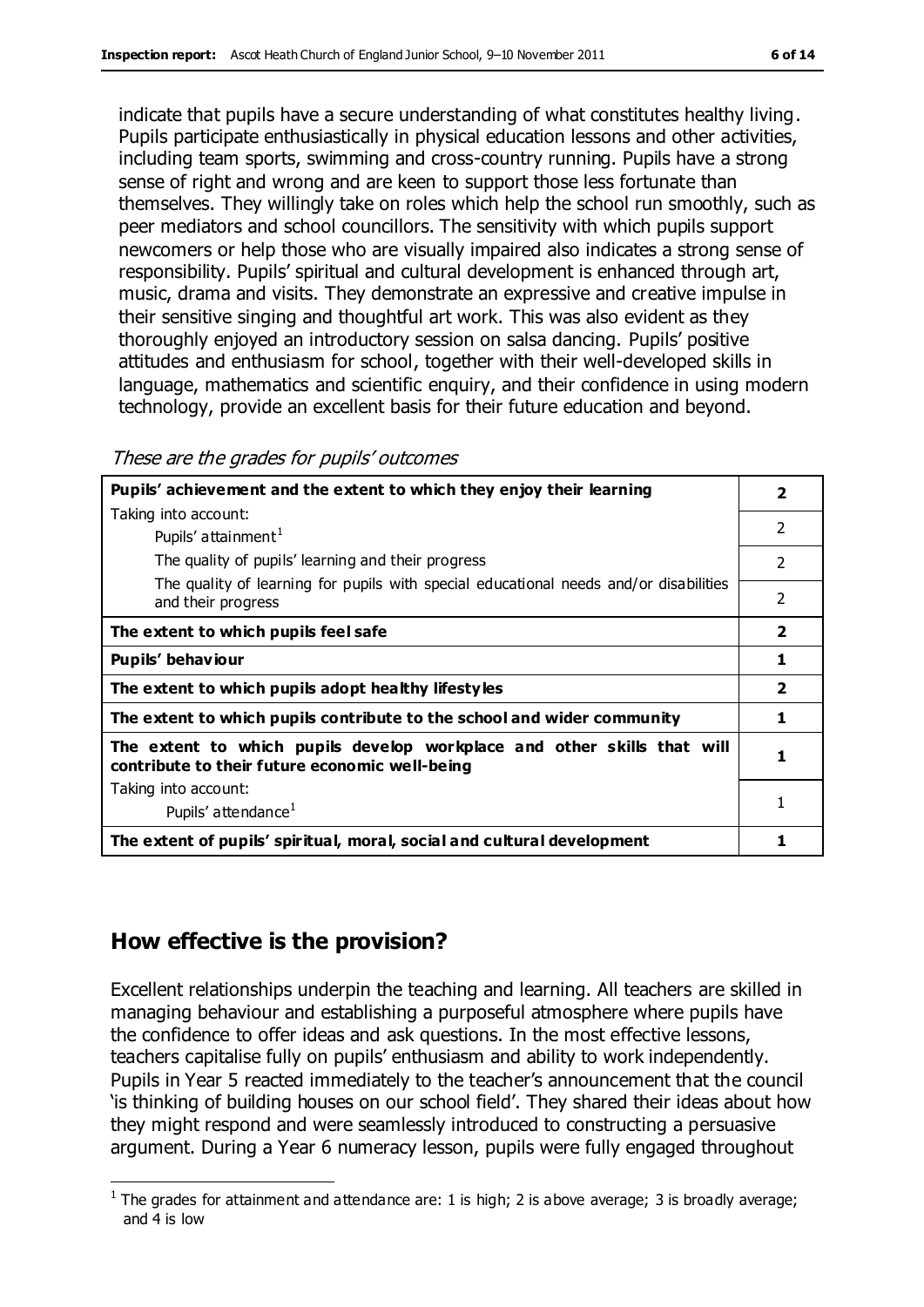by the teacher's quick-fire questions, relevant anecdotes and use of humour. In some lessons, the pace of learning is hindered by introductions which are too long, cover old ground or provide too much guidance about how to complete the subsequent tasks. In consequence, the time left for independent work is limited and opportunities are missed for pupils to think things out for themselves.

Teachers use assessment information well to plan lessons and track individual progress. Many pupils routinely evaluate their own work and that of their classmates, often using prepared tables with success criteria and spaces for these to be signed off by themselves, a partner and the teacher. This helps pupils to identify where they are and what they need to do next. Teachers mark work regularly but the guidance they provide about how to improve varies from class to class. Staff adapt resources very effectively to assist the few pupils with hearing or visual impairment. For example, they ensure the text and background of slides in interactive whiteboard presentations are in suitable colours and wear transmission microphones when appropriate. The most able pupils in each year are identified and benefit from weekly additional or alternative activities.

The curriculum engages pupils, provides memorable experiences and promotes their learning and personal development. Learning is enriched through a wide range of extra-curricular activities. Staff are in the process of devising a curriculum structure that teaches skills progressively and includes an appropriate emphasis on knowledge and understanding, while allowing the greatest flexibility in responding to pupils' interests and local circumstances. This approach is not yet fully embedded and staff are, rightly, drawing on their experiences so far to refine their strategies to take full advantage of pupils' high levels of independence and resilience.

A highly inclusive ethos ensures that pupils' concerns are quickly highlighted and addressed with sensitive support; parents value this greatly. One reflected their views with the comment, 'I have total faith and respect for the school and the help and support it has given my daughter.' Pupils and families whose circumstances might make them vulnerable receive excellent support. Pupils with special educational needs are very well supported, with the help of external agencies when appropriate. Arrangements for transition into and out of the school are very good because of the well-established links with the neighbouring infant and secondary schools.

| The quality of teaching                                                                                    |  |
|------------------------------------------------------------------------------------------------------------|--|
| Taking into account:                                                                                       |  |
| The use of assessment to support learning                                                                  |  |
| The extent to which the curriculum meets pupils' needs, including, where<br>relevant, through partnerships |  |
| The effectiveness of care, guidance and support                                                            |  |

These are the grades for the quality of provision

## **How effective are leadership and management?**

The Headteacher has nurtured leadership and creativity at all levels to successfully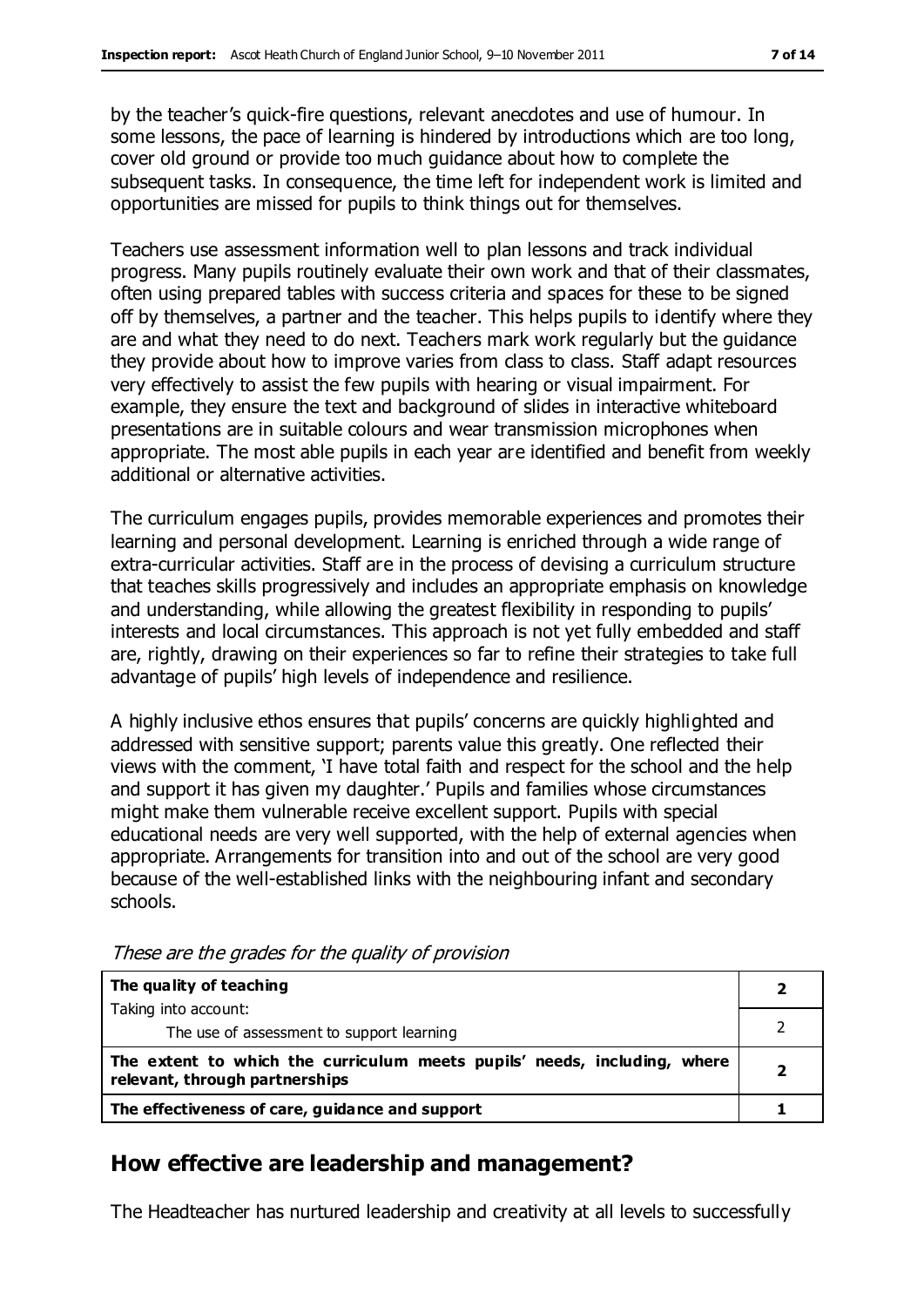move the school on since the previous inspection. The good provision has been sustained, with some aspects that are now outstanding, including the overall outcomes for pupils. The Headteacher and members of the governing body have a clear and critical vision for school development. Through rigorous monitoring of teaching and learning and careful tracking of pupils' progress, the school recognises its strengths and ensures that weaknesses are properly identified and promptly addressed.

Procedures to ensure pupils are safe in school are firmly embedded. The governing body plays an important role in this by visiting the school regularly to check on the effectiveness of the safeguarding policy, and carrying out health and safety audits to the premises. The thorough way that staff check carefully the progress of all pupils reflects the school's strong and successful commitment to promoting equal opportunities and tackling discrimination. Any differences in the attainment of progress of different groups, such as previous anomalies in the progress of boys and girls, are identifying and addressed with vigour and determination to iron them out.

Parents are kept extremely well informed through regular newsletters, text messaging and curriculum evenings. A parent advisory group provides a useful conduit for information between home, staff and the governing body. Parents raise considerable funds through the parent–teacher association to support visits and other aspects of the curriculum, not least the attractive and stimulating resources which abound in the school grounds.

The governing body provides effective support and challenge. The skills and experiences of members, for example in finance, education and engineering, are deployed to good effect. Members regularly see the school in action, gathering firsthand evidence for self-evaluation. Their ability to interpret assessment data has recently improved so that they are becoming more adept in asking pertinent questions. Links with other schools and agencies are harnessed very effectively to provide valuable additional experiences for pupils, for example in art, sport and music. Staff increasingly share their expertise with colleagues from other schools.

The school plays a central role in the life of the church and the neighbourhood, and pupils' sense of community is promoted well from a local perspective. Links with other schools provide pupils with insights into diverse communities within the United Kingdom and beyond.

| The effectiveness of leadership and management in embedding ambition and<br>driving improvement                                                                     |   |
|---------------------------------------------------------------------------------------------------------------------------------------------------------------------|---|
| Taking into account:                                                                                                                                                |   |
| The leadership and management of teaching and learning                                                                                                              |   |
| The effectiveness of the governing body in challenging and supporting the<br>school so that weaknesses are tackled decisively and statutory responsibilities<br>met | 2 |
| The effectiveness of the school's engagement with parents and carers                                                                                                |   |
| The effectiveness of partnerships in promoting learning and well-being                                                                                              |   |

These are the grades for leadership and management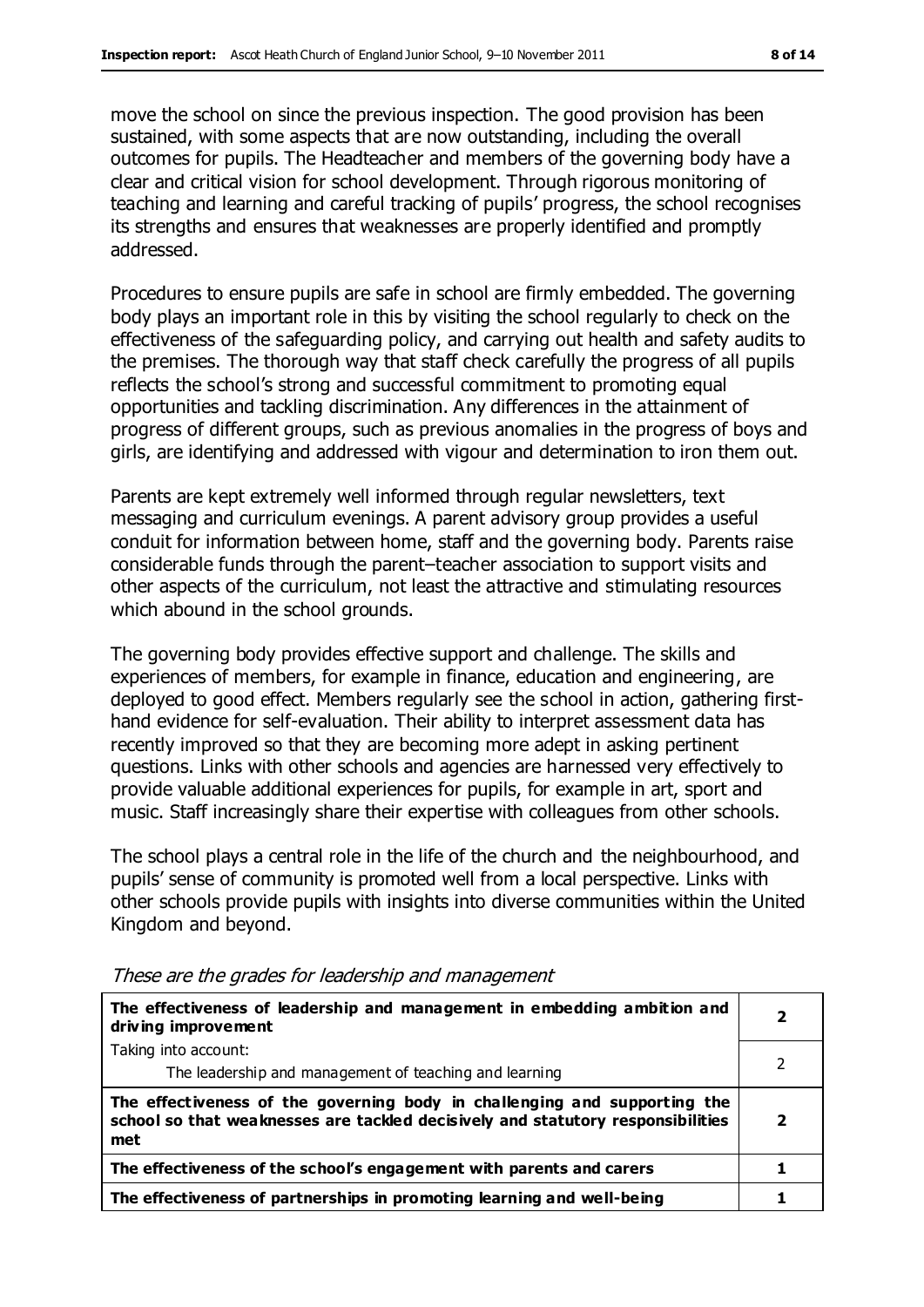| The effectiveness with which the school promotes equality of opportunity and<br>tackles discrimination | 1 |
|--------------------------------------------------------------------------------------------------------|---|
| The effectiveness of safeguarding procedures                                                           |   |
| The effectiveness with which the school promotes community cohesion                                    | 2 |
| The effectiveness with which the school deploys resources to achieve value for<br>money                |   |

**Views of parents and carers**

**An above-average proportion of parents and carers returned the questionnaires. The overwhelming majority were extremely positive in their views of the school. Almost all respondents were happy with their children's overall experience and in their views that their children enjoy school and are kept safe. Concerns were expressed by a few parents about the information they receive about their children's progress and how the school responds to their suggestions and concerns. The inspection found that the school's open-door policy provides ample opportunities for parents to gain information about how their children are getting on, in addition to the more formal reports. Inspectors found that the views of parents and carers are taken seriously by staff and governors. There was no pattern to the other issues raised by very few of the parents and carers.**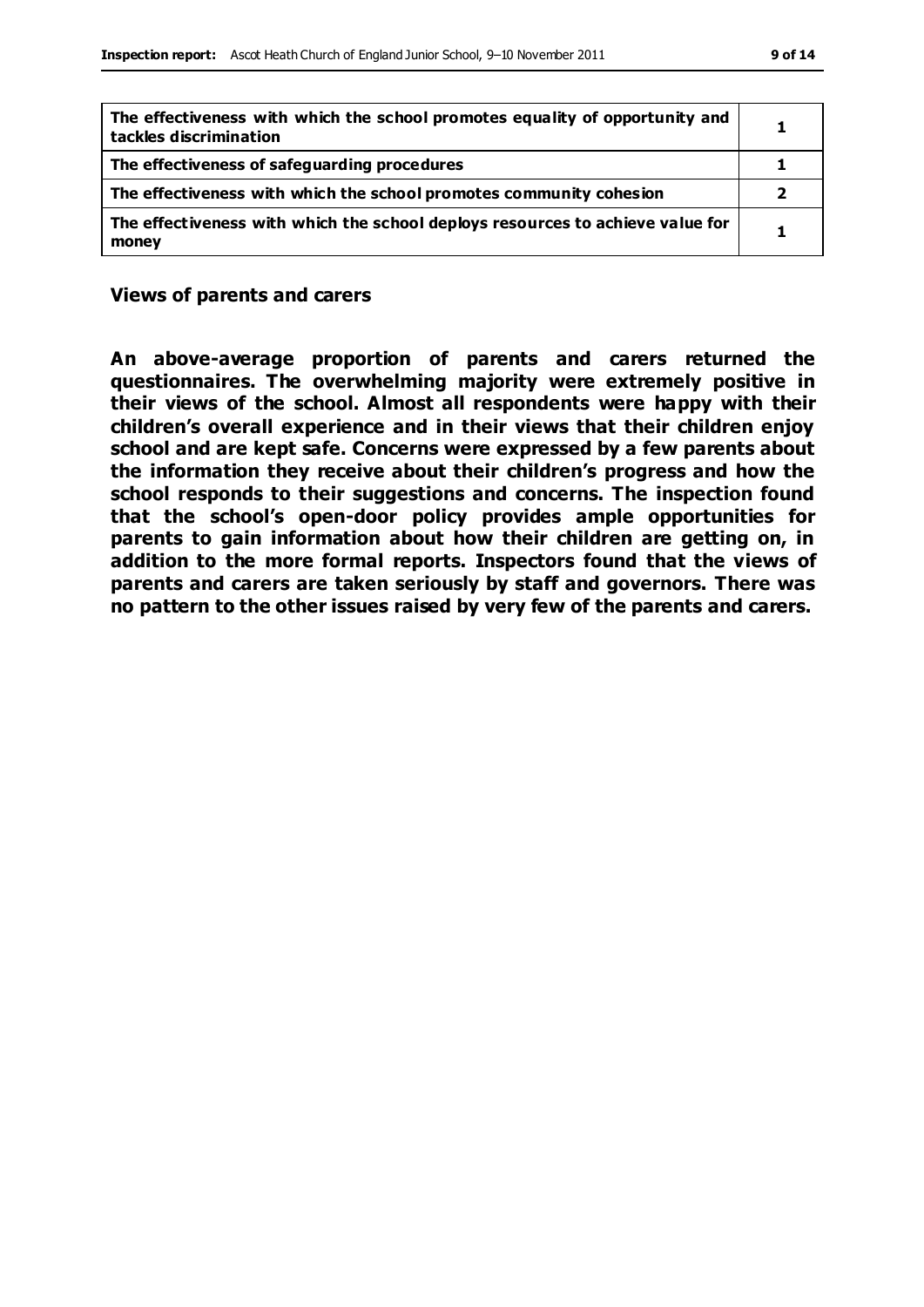#### **Views of parents and carers**

#### **Responses from parents and carers to Ofsted's questionnaire**

Ofsted invited all the registered parents and carers of pupils registered at Ascot Heath Junior School to complete a questionnaire about their views of the school.

In the questionnaire, parents and carers were asked to record how strongly they agreed with 13 statements about the school.

The inspection team received 103 completed questionnaires by the end of the on-site inspection. In total, there are 241 pupils registered at the school.

| <b>Statements</b>                                                                                                                                                                                                                                       | <b>Strongly</b><br>agree |               | <b>Agree</b> |    |                | <b>Disagree</b> | disagree     | <b>Strongly</b> |
|---------------------------------------------------------------------------------------------------------------------------------------------------------------------------------------------------------------------------------------------------------|--------------------------|---------------|--------------|----|----------------|-----------------|--------------|-----------------|
|                                                                                                                                                                                                                                                         | <b>Total</b>             | $\frac{1}{2}$ | <b>Total</b> | %  | <b>Total</b>   | $\frac{1}{2}$   | <b>Total</b> | %               |
| My child enjoys school                                                                                                                                                                                                                                  | 60                       | 58            | 40           | 39 | 3              | 3               | $\mathbf 0$  | $\mathbf{0}$    |
| The school keeps my child<br>safe                                                                                                                                                                                                                       | 64                       | 62            | 38           | 37 | 0              | 0               | $\mathbf{1}$ | $\mathbf{1}$    |
| The school informs me about<br>my child's progress                                                                                                                                                                                                      | 32                       | 31            | 53           | 51 | 16             | 16              | $\mathbf{0}$ | $\mathbf{0}$    |
| My child is making enough<br>progress at this school                                                                                                                                                                                                    | 36                       | 35            | 59           | 57 | $\overline{2}$ | 2               | $\mathbf{1}$ | $\mathbf{1}$    |
| The teaching is good at this<br>school                                                                                                                                                                                                                  | 44                       | 43            | 52           | 50 | 3              | 3               | 0            | $\mathbf 0$     |
| The school helps me to<br>support my child's learning                                                                                                                                                                                                   | 34                       | 33            | 62           | 60 | 4              | 4               | $\mathbf{1}$ | $\mathbf{1}$    |
| The school helps my child to<br>have a healthy lifestyle                                                                                                                                                                                                | 41                       | 40            | 59           | 57 | $\overline{2}$ | $\overline{2}$  | $\mathbf 0$  | $\mathbf 0$     |
| The school makes sure that<br>my child is well prepared for<br>the future (for example<br>changing year group,<br>changing school, and for<br>children who are finishing<br>school, entering further or<br>higher education, or entering<br>employment) | 36                       | 35            | 53           | 51 | 8              | 8               | $\mathbf{1}$ | $\mathbf{1}$    |
| The school meets my child's<br>particular needs                                                                                                                                                                                                         | 37                       | 36            | 54           | 52 | 7              | $\overline{7}$  | $\mathbf{1}$ | $\mathbf{1}$    |
| The school deals effectively<br>with unacceptable behaviour                                                                                                                                                                                             | 29                       | 28            | 59           | 57 | 9              | 9               | $\mathbf{1}$ | $\mathbf{1}$    |
| The school takes account of<br>my suggestions and<br>concerns                                                                                                                                                                                           | 31                       | 30            | 48           | 47 | 13             | 13              | $\mathbf{0}$ | $\mathbf 0$     |
| The school is led and<br>managed effectively                                                                                                                                                                                                            | 44                       | 43            | 48           | 47 | 7              | $\overline{7}$  | $\mathbf{0}$ | $\mathbf 0$     |
| Overall, I am happy with my<br>child's experience at this<br>school                                                                                                                                                                                     | 47                       | 46            | 50           | 49 | 3              | 3               | $\mathbf 0$  | $\pmb{0}$       |

The table above summarises the responses that parents and carers made to each statement. The percentages indicate the proportion of parents and carers giving that response out of the total number of completed questionnaires. Where one or more parents and carers chose not to answer a particular question, the percentages will not add up to 100%.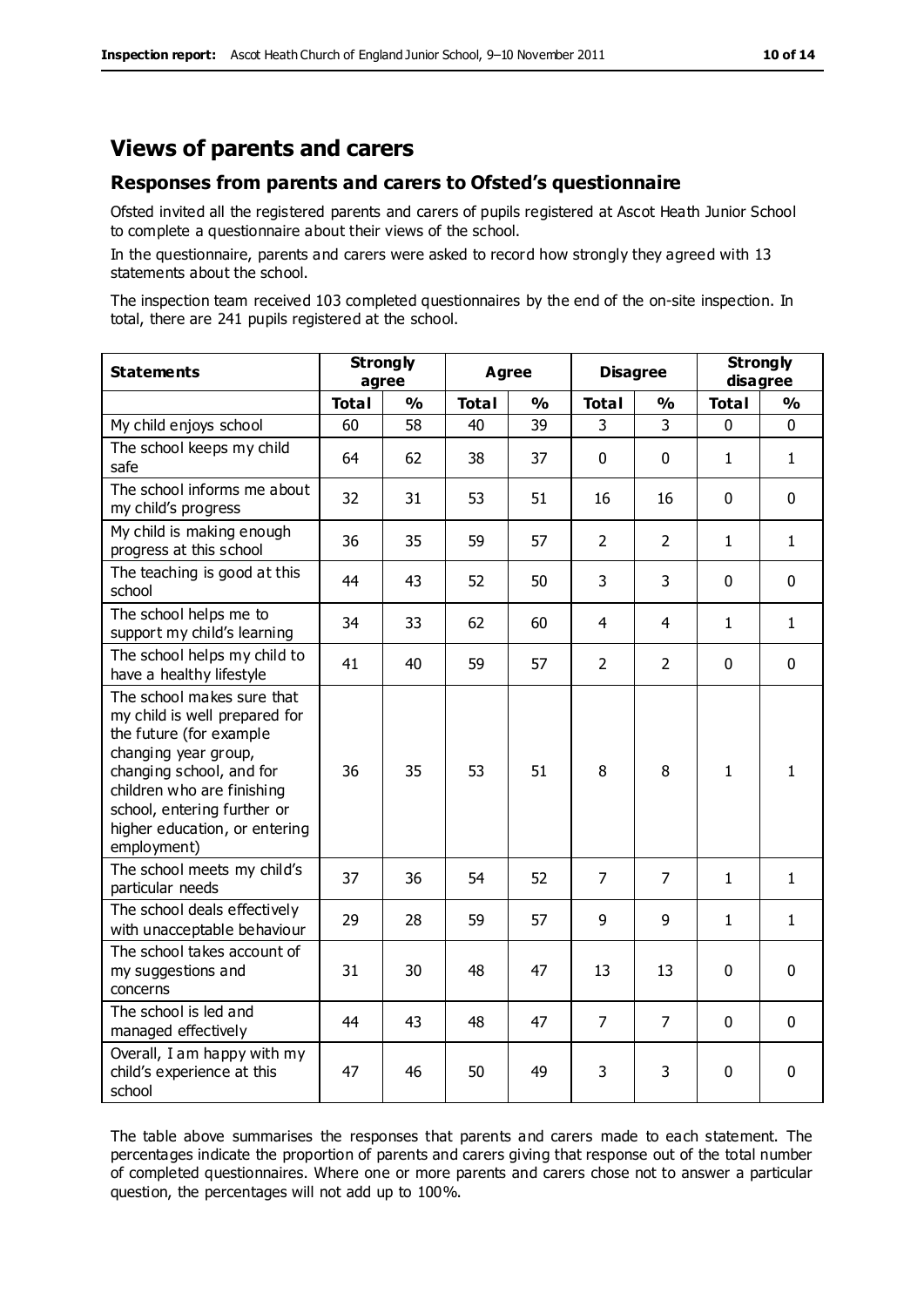## **Glossary**

#### **What inspection judgements mean**

| Grade   | <b>Judgement</b> | <b>Description</b>                                            |
|---------|------------------|---------------------------------------------------------------|
| Grade 1 | Outstanding      | These features are highly effective. An outstanding           |
|         |                  | school provides exceptionally well for all its pupils' needs. |
| Grade 2 | Good             | These are very positive features of a school. A school        |
|         |                  | that is good is serving its pupils well.                      |
| Grade 3 | Satisfactory     | These features are of reasonable quality. A satisfactory      |
|         |                  | school is providing adequately for its pupils.                |
| Grade 4 | Inadequate       | These features are not of an acceptable standard. An          |
|         |                  | inadequate school needs to make significant                   |
|         |                  | improvement in order to meet the needs of its pupils.         |
|         |                  | Ofsted inspectors will make further visits until it           |
|         |                  | improves.                                                     |

#### **Overall effectiveness of schools**

|                       |                    |      | Overall effectiveness judgement (percentage of schools) |                   |
|-----------------------|--------------------|------|---------------------------------------------------------|-------------------|
| <b>Type of school</b> | <b>Outstanding</b> | Good | <b>Satisfactory</b>                                     | <b>Inadequate</b> |
| Nursery schools       | 43                 | 47   | 10                                                      |                   |
| Primary schools       | ჩ                  | 46   | 42                                                      |                   |
| Secondary             | 14                 | 36   | 41                                                      |                   |
| schools               |                    |      |                                                         |                   |
| Sixth forms           | 15                 | 42   | 41                                                      |                   |
| Special schools       | 30                 | 48   | 19                                                      |                   |
| referral<br>Pupil     | 14                 | 50   | 31                                                      |                   |
| units                 |                    |      |                                                         |                   |
| All schools           | 10                 | 44   | 39                                                      |                   |

New school inspection arrangements were introduced on 1 September 2009. This means that inspectors now make some additional judgements that were not made previously.

The data in the table above are for the period 1 September 2010 to 08 April 2011 and are consistent with the latest published official statistics about maintained school inspection outcomes (see www.ofsted.gov.uk).

The sample of schools inspected during 2010/11 was not representative of all schools nationally, as weaker schools are inspected more frequently than good or outstanding schools.

Percentages are rounded and do not always add exactly to 100.

Sixth form figures reflect the judgements made for the overall effectiveness of the sixth form in secondary schools, special schools and pupil referral units.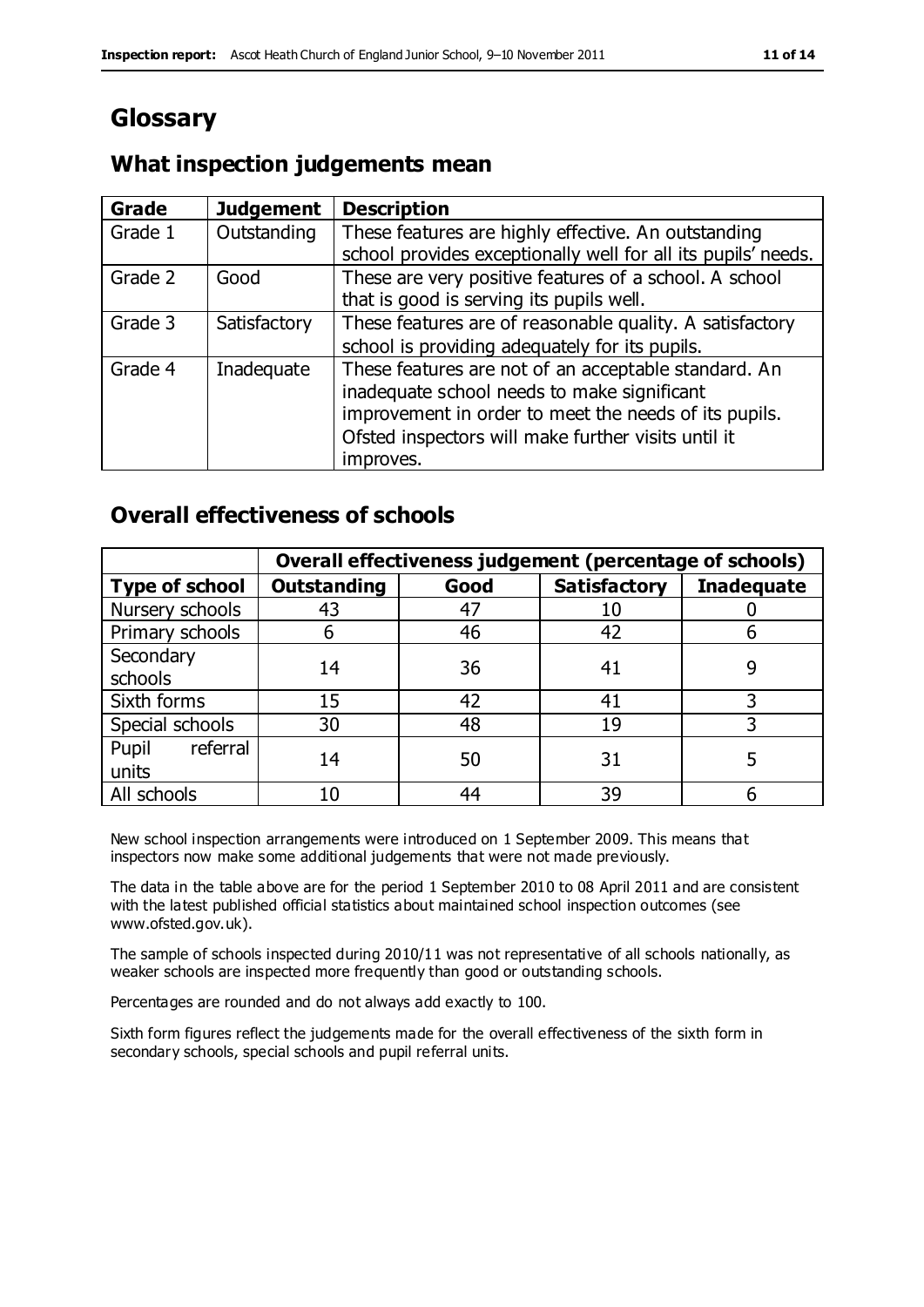# **Common terminology used by inspectors**

| Achievement:                  | the progress and success of a pupil in their<br>learning, development or training.                                                                                                                                                                                                                                           |  |  |
|-------------------------------|------------------------------------------------------------------------------------------------------------------------------------------------------------------------------------------------------------------------------------------------------------------------------------------------------------------------------|--|--|
| Attainment:                   | the standard of the pupils' work shown by test and<br>examination results and in lessons.                                                                                                                                                                                                                                    |  |  |
| Capacity to improve:          | the proven ability of the school to continue<br>improving. Inspectors base this judgement on what<br>the school has accomplished so far and on the<br>quality of its systems to maintain improvement.                                                                                                                        |  |  |
| Leadership and management:    | the contribution of all the staff with responsibilities,<br>not just the headteacher, to identifying priorities,<br>directing and motivating staff and running the<br>school.                                                                                                                                                |  |  |
| Learning:                     | how well pupils acquire knowledge, develop their<br>understanding, learn and practise skills and are<br>developing their competence as learners.                                                                                                                                                                             |  |  |
| <b>Overall effectiveness:</b> | inspectors form a judgement on a school's overall<br>effectiveness based on the findings from their<br>inspection of the school. The following judgements,<br>in particular, influence what the overall<br>effectiveness judgement will be.                                                                                  |  |  |
|                               | The school's capacity for sustained<br>×<br>improvement.<br>Outcomes for individuals and groups of<br>п<br>pupils.<br>The quality of teaching.<br>The extent to which the curriculum meets<br>pupils' needs, including, where relevant,<br>through partnerships.<br>The effectiveness of care, guidance and<br>■<br>support. |  |  |
| Progress:                     | the rate at which pupils are learning in lessons and<br>over longer periods of time. It is often measured<br>by comparing the pupils' attainment at the end of a<br>key stage with their attainment when they started.                                                                                                       |  |  |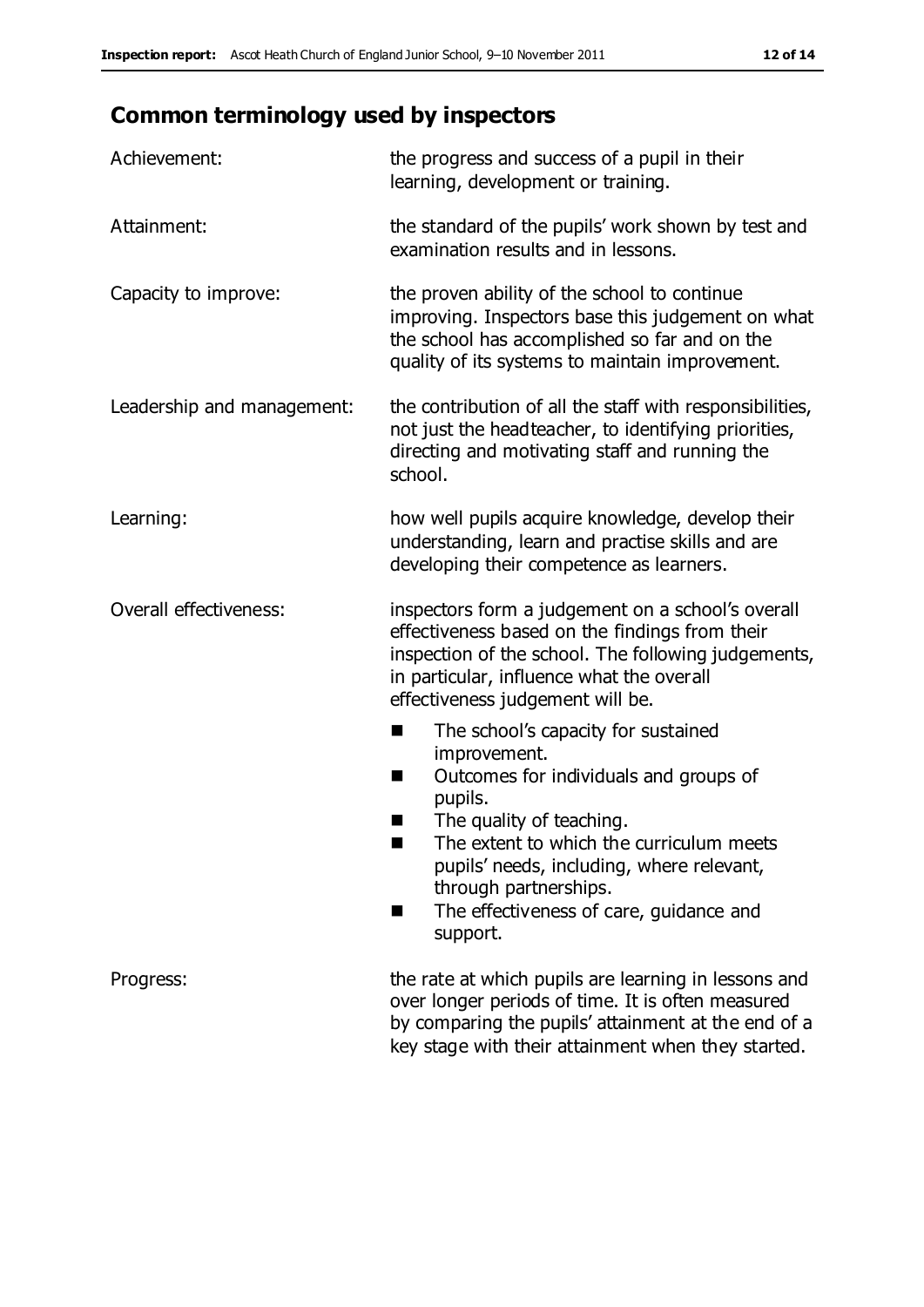#### **This letter is provided for the school, parents and carers to share with their children. It describes Ofsted's main findings from the inspection of their school.**

11 November 2011

Dear Pupils

#### **Inspection of Ascot Heath Church of England Junior School, Ascot SL5 8PN**

Thank you very much for making us so welcome when we inspected your school recently. We really enjoyed watching you work and play happily together. You get on extremely well with one another and with all the adults.

The school is providing you with a good education. You told us that you enjoy learning because your teachers make sure you have many exciting things to do. Inspectors agree that this is the case. You build well on the good skills most of you have when you start in Year 3. This means that you reach above-average levels of attainment by Year 6. We saw how keen you are to improve your writing and how you use check lists to remind you of the features that can enhance your written work. Sometimes, in your eagerness to include these, you include rather too many. Try to use similes and metaphors, for example, only when they can bring your writing to life. Some of your best writing does not include any of these devices! It was great to see how much the teaching assistants support you when you are working in and outside the classroom. We have suggested that some lesson introductions could be shorter or split into smaller groups so that the teaching assistants have more time to work with you.

We were very impressed with how everyone has their say in helping to improve the school. We enjoyed your lovely singing and saw how much you enjoyed all the other musical and sporting activities. The adults care for you extremely well and help you if you have problems. Those in charge of the school are working really hard to make it even better. All in all, the school ensures that you are extremely well prepared for secondary school. In addition to gaining the essential basic skills, your mature attitudes and sense of responsibility will be valuable assets for your future education and later life.

We wish you all the best for the future.

Yours sincerely

Rob Crompton Lead inspector